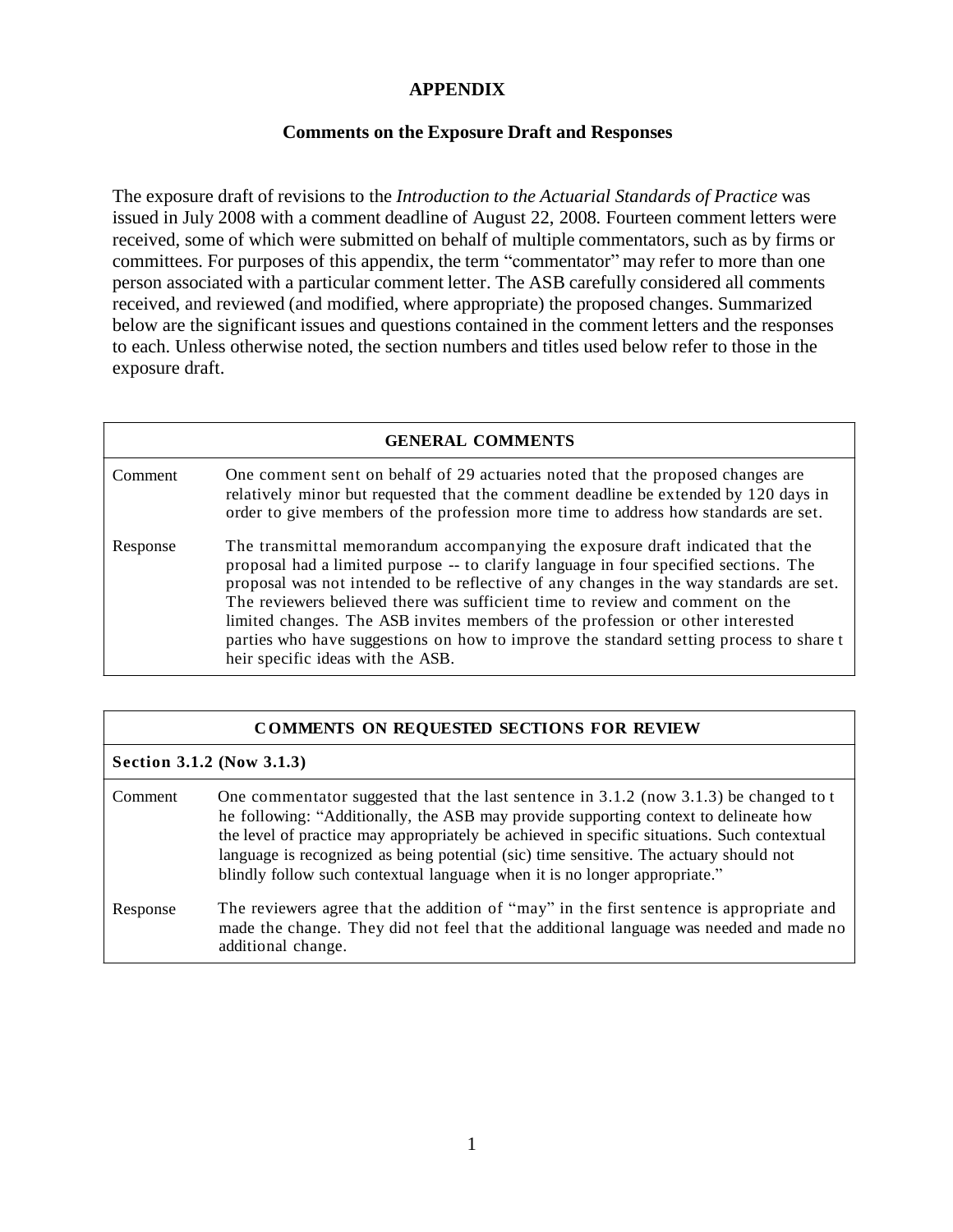| Comment                   | Two commentators suggested changing the wording in the first sentence of 3.1.2 (now<br>3.1.3) to expand the scope not only to developing a new ASOP but also to include<br>revisions of ASOPs.                                                                                                                                                                                                                                                                     |  |
|---------------------------|--------------------------------------------------------------------------------------------------------------------------------------------------------------------------------------------------------------------------------------------------------------------------------------------------------------------------------------------------------------------------------------------------------------------------------------------------------------------|--|
| Response                  | The reviewers agree and made the change.                                                                                                                                                                                                                                                                                                                                                                                                                           |  |
| Comment                   | One commentator suggested adding "pertinent to the ASOP at hand" to the end of the<br>second sentence of $3.1.2$ (now $3.1.3$ ).                                                                                                                                                                                                                                                                                                                                   |  |
| Response                  | The reviewers did not feel that this addition was needed and made no change.                                                                                                                                                                                                                                                                                                                                                                                       |  |
| Comment                   | One commentator suggested adding a modifier to make clear what level of practice is<br>expected in the last sentence of the section.                                                                                                                                                                                                                                                                                                                               |  |
| Response                  | The reviewers agreed that the addition of the modifier would be beneficial to clarify<br>intent, and inserted the word "appropriate."                                                                                                                                                                                                                                                                                                                              |  |
| Section 3.1.3 (Now 3.1.4) |                                                                                                                                                                                                                                                                                                                                                                                                                                                                    |  |
| Comment                   | One commentator suggested adding wording to address the criteria that determine when<br>ASOPs are updated.                                                                                                                                                                                                                                                                                                                                                         |  |
| Response                  | The reviewers agree and have added a new subsection, 3.1.2, to address this (and<br>renumbered the subsequent subsections accordingly).                                                                                                                                                                                                                                                                                                                            |  |
| Comment                   | One commentator suggested adding a sentence following the third sentence of the<br>existing 3.1.3 (now 3.1.4) that states the following: "Again, the ASB seeks to define an<br>appropriate level of practice for actuaries working in the new area, often by looking at<br>current practice in other areas and deciding on the appropriateness of current practices."                                                                                              |  |
| Response                  | The reviewers do not believe that this addition is needed and made no change.                                                                                                                                                                                                                                                                                                                                                                                      |  |
| Section 3.2.3             |                                                                                                                                                                                                                                                                                                                                                                                                                                                                    |  |
| Comment                   | One commentator suggested that "Code" be changed to "Code of Professional<br>Conduct" in all instances for clarity.                                                                                                                                                                                                                                                                                                                                                |  |
| Response                  | The reviewers agree and made the change.                                                                                                                                                                                                                                                                                                                                                                                                                           |  |
| <b>Section 4.6</b>        |                                                                                                                                                                                                                                                                                                                                                                                                                                                                    |  |
| Comment                   | Several commentators expressed concern that the current section 4.6, as exposed, did<br>not adequately convey the purpose for deviation language and the process, including<br>disclosure, for a deviation. One of these commentators indicated that the proposed<br>section 4.6 language would be adequate assuming the amendments to ASOP 41 which<br>include standardized deviation language were adopted no later than the amendments to t<br>he Introduction. |  |
| Response                  | The reviewers agree and have expanded and clarified this section.                                                                                                                                                                                                                                                                                                                                                                                                  |  |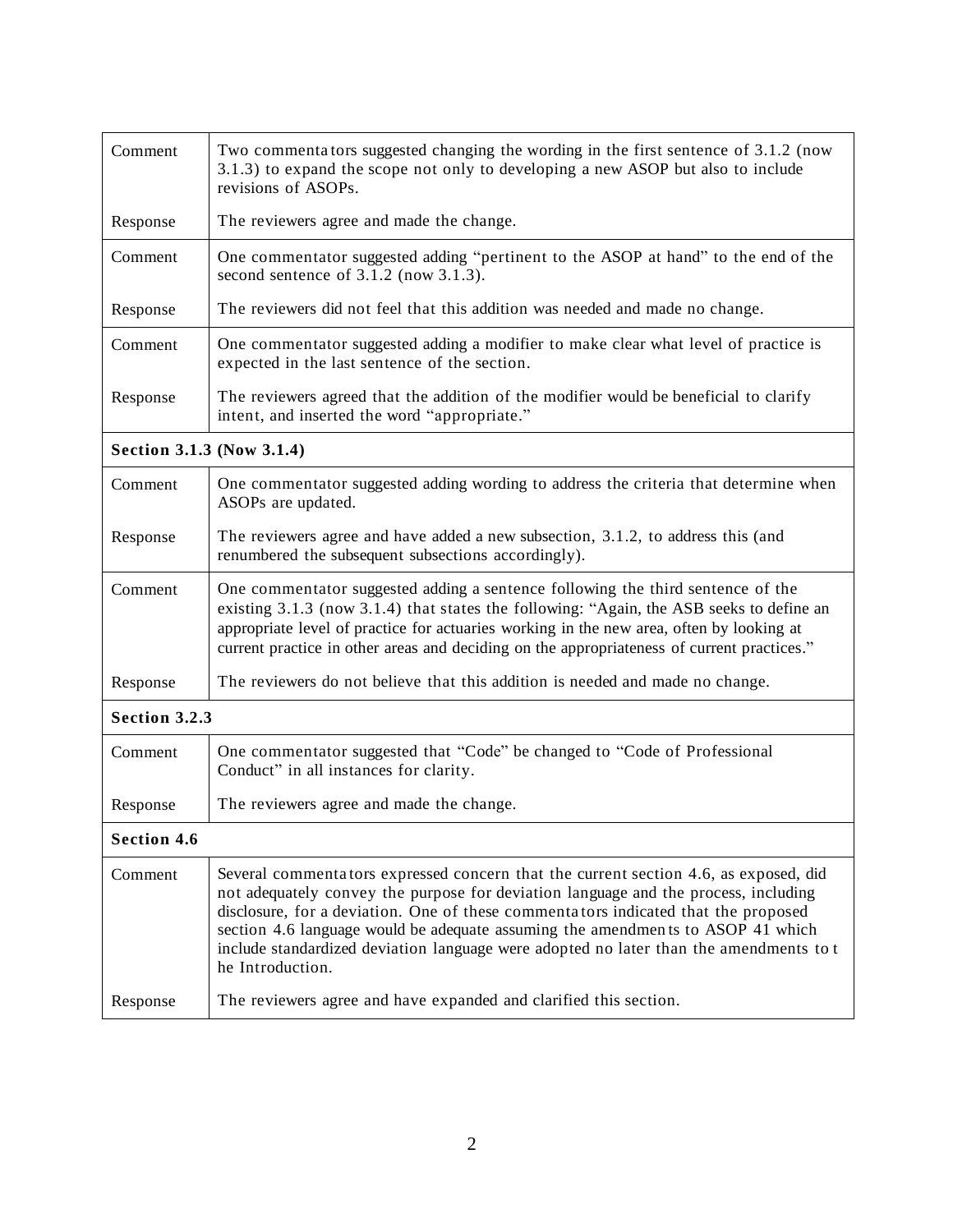| <b>COMMENTS ON OTHER SECTIONS OF THE ASOP</b> |                                                                                                                                                                                                                                                                                                                                                                                  |  |
|-----------------------------------------------|----------------------------------------------------------------------------------------------------------------------------------------------------------------------------------------------------------------------------------------------------------------------------------------------------------------------------------------------------------------------------------|--|
| Overview                                      |                                                                                                                                                                                                                                                                                                                                                                                  |  |
| Comment                                       | One commentator suggested making the last line of the overview more direct by<br>changing it to the following: "This introductory material is part of the standards and<br>carries the same weight and authority as the ASOPs themselves."                                                                                                                                       |  |
| Response                                      | The reviewers agree and made the change.                                                                                                                                                                                                                                                                                                                                         |  |
| Section 3.1.4 (Now 3.1.5)                     |                                                                                                                                                                                                                                                                                                                                                                                  |  |
| Comment                                       | One commentator questioned the usage of "litigation" and "malpractice," and<br>suggested that since "malpractice" can be charged in a legal context or other context,<br>perhaps it should be in a standalone statement.                                                                                                                                                         |  |
| Response                                      | The reviewers disagree, and made no change.                                                                                                                                                                                                                                                                                                                                      |  |
| Section 3.1.5 (Now 3.1.6)                     |                                                                                                                                                                                                                                                                                                                                                                                  |  |
| Comment                                       | One commentator suggested that the last sentence in the section should be modified to<br>excise the phrase "must be able to."                                                                                                                                                                                                                                                    |  |
| Response                                      | The reviewers agree and reworded the sentence for clarity.                                                                                                                                                                                                                                                                                                                       |  |
| Section 3.1.6 (Now 3.1.7)                     |                                                                                                                                                                                                                                                                                                                                                                                  |  |
| Comment                                       | One commentator took issue with the following sentence: "The ASOPs intentionally<br>leave significant room for the actuary to use professional judgment when selecting<br>methods and assumptions." He believes this is not universally true, and that the draft<br>should reflect that.                                                                                         |  |
| Response                                      | The reviewers agree and revised the sentence to clarify its meaning.                                                                                                                                                                                                                                                                                                             |  |
| Comment                                       | One commentator suggested that the phrase "generally accepted practice" be changed t<br>o "a particular ASOP."                                                                                                                                                                                                                                                                   |  |
| Response                                      | The reviewers agree and made the change.                                                                                                                                                                                                                                                                                                                                         |  |
| Comment                                       | One commentator noted the language "two actuaries advising a principal could provide<br>appropriate yet substantially different results to that principal" and questioned whether the<br>actuary would be obliged to advise the principal of this possibility. The commentator<br>suggested that if this is the case, then the text in 3.1.6 should be modified to reflect this. |  |
| Response                                      | The reviewers decided that any change of this nature is outside of the scope of this update<br>to the Introduction.                                                                                                                                                                                                                                                              |  |